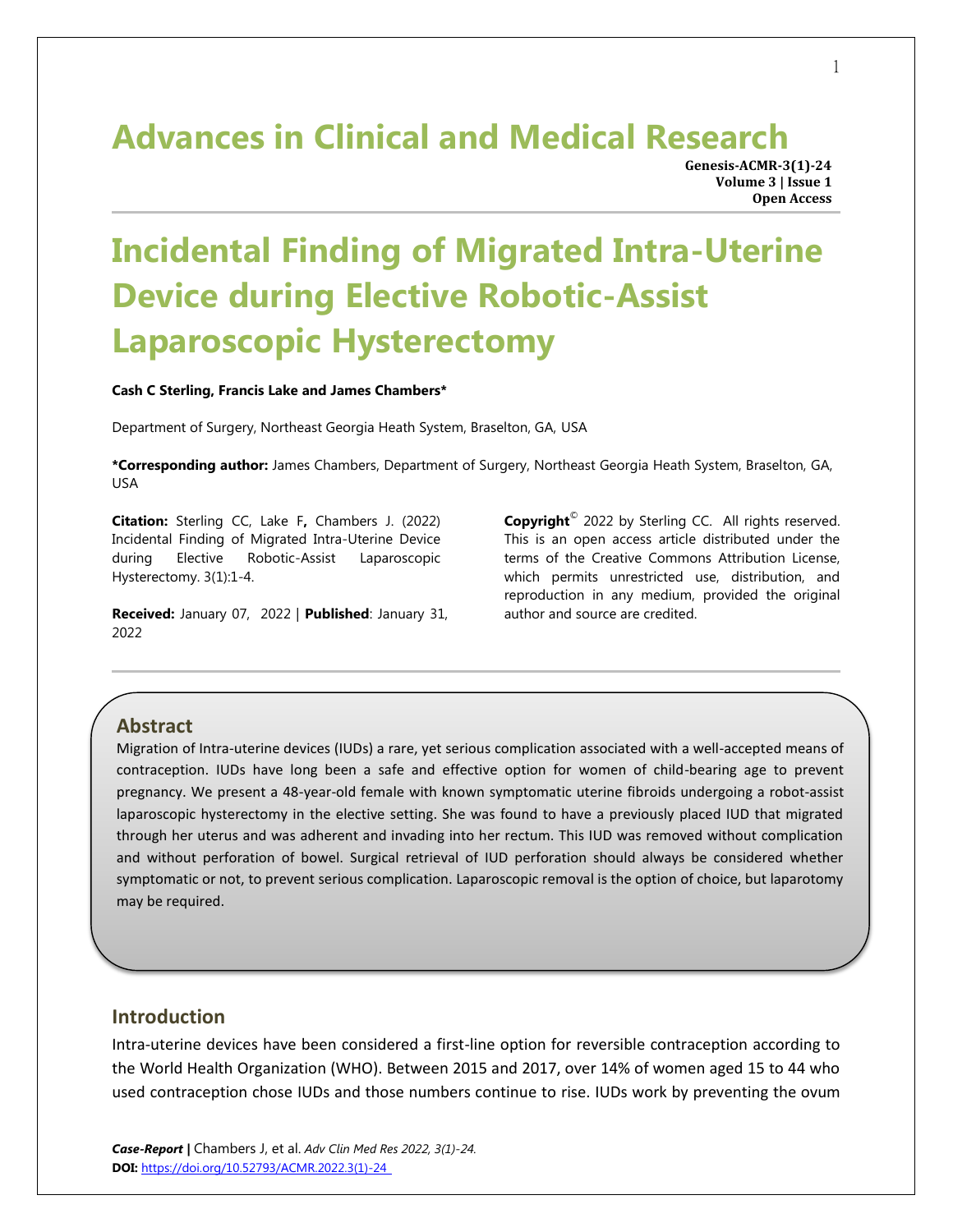and sperm from fertilization and are greater than 99% effective at preventing pregnancy. Migration of IUDs through the uterine wall is an infrequent complication with a reported incidence between 1.3 and 1.6 per 1000 placed. This report describes the incidental finding, removal, and management of a migrated IUD causing serosal injury to the rectum during elective robot-assist laparoscopic hysterectomy [1-4].

#### **Case Report**

A 48-year-old Caucasian female with history of indicative uterine fibroids introduced for elective absolute stomach hysterectomy with reciprocal salpingectomy. She is G2P0-0-2-0 (AB x2) with worsening menorrhagia and dysmenorrhea described as extremely heavy and painful. She has no history of uterine masses or family history of gynecologic malignancy [5-8]. Prior pelvic ultrasonography was significant for uterine leiomyoma, but no IUD was detected. An IUD had been placed eleven years prior and was thought to be lost through vaginal migration (Figure 1,2).



**Figure 1:** Intra-op photos of IUD found intraperitoneal.

*Case-Report |* Chambers J, et al. *Adv Clin Med Res 2022, 3(1)-24.* **DOI:** https://doi.org/10.52793/ACMR.2022.3(1)-24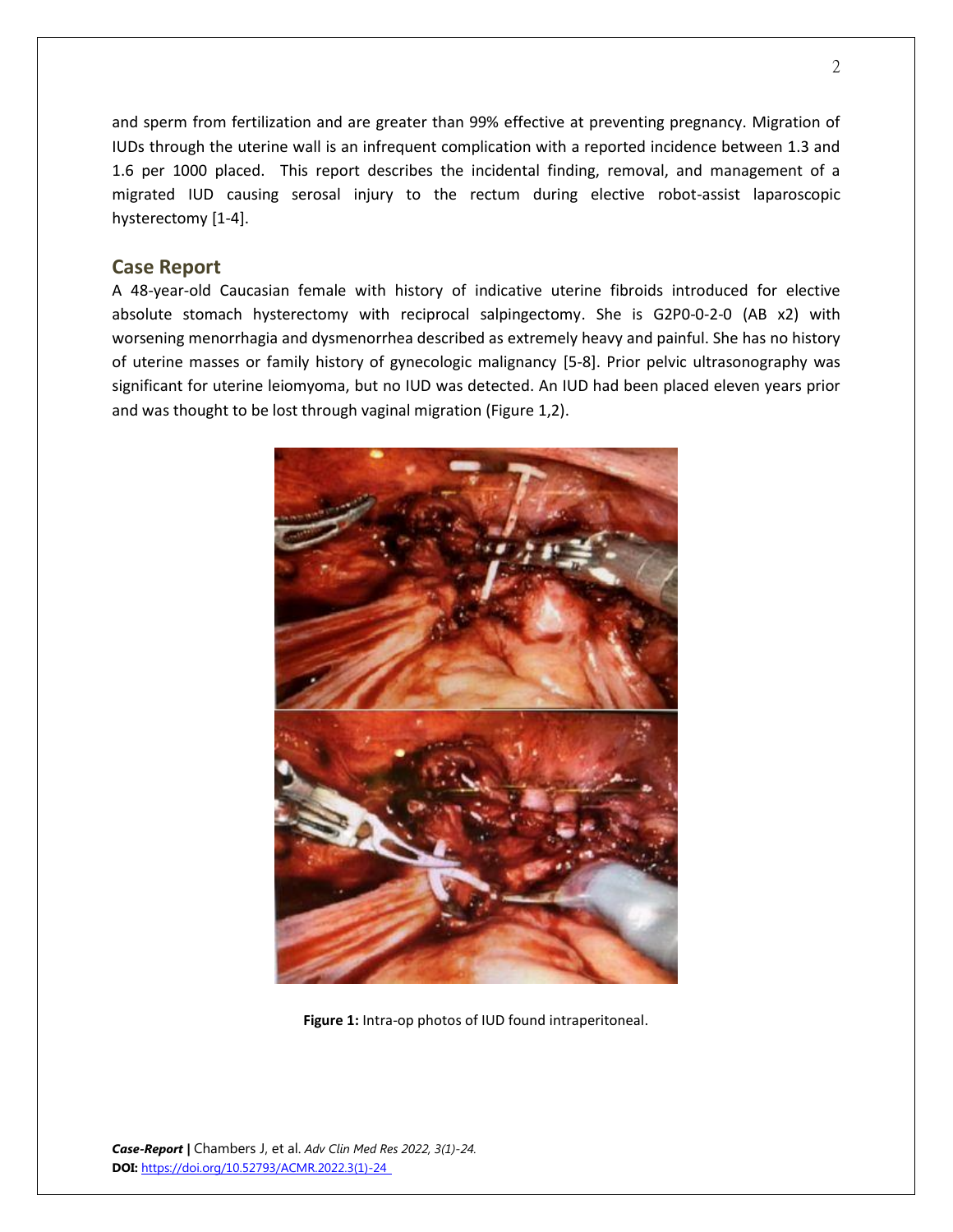

**Figure 2:** Intra-op photo of colonoscopy showing no luminal defect.

During standard dissection of the left broad ligament of the uterus using a da Vinci Xii robot, strings of an IUD were identified. The IUD was found fully expulsed through the uterus in the cul-de-sac and embedded into the serosa of the adjacent rectum. Extensive endometriosis was noted within the pelvis including involvement of bilateral ovaries and in the cul-de-sac. Robot-assist laparoscopic hysterectomy was completed with excision of endometriosis and bilateral Salpingo-oophorectomy. Intraoperative consultation to General Surgery was performed. The patient was set in the left sidelong decubitus position, the butt-centric area was analyzed, a rectal test was played out, the sigmoidoscope was embedded and progressed without trouble to a distance of 25 cm. The IUD was removed laparoscopically. A leak test was performed to assess for perforation which was not seen. The area of concern was reviewed intently, and there was a little area of disintegration or tension injury to the serosa which was fixed with a 3.0 vicryl stitch in a basic intruded on manner. Another leak test was performed, and no leak was observed. No evidence of rectal perforation was observed. The procedure was completed; the patient was intubated and was taken to the post-operative area in stable condition.

The patient was admitted to the hospital for close observation and intravenous antibiotics. Diet was advanced on post-operative day one. The patient remained afebrile without concerning findings of bowel perforation including normal white blood cell count, benign abdominal exam, and normal passage of flatus and bowel movement. She was discharged on post-operative day two with a regular diet and a 5-day course of oral ciprofloxacin and metronidazole. She was seen in clinic on post-operative day twenty-six and was fully recovered. Colonoscopy was planned for 6-8 weeks.

#### **Discussion**

Intra-uterine device use remains a safe, effective, and popular method of reversible contraception. Intra-uterine device migration is a rare, but potentially serious complication associated with this

*Case-Report |* Chambers J, et al. *Adv Clin Med Res 2022, 3(1)-24.* **DOI:** https://doi.org/10.52793/ACMR.2022.3(1)-24